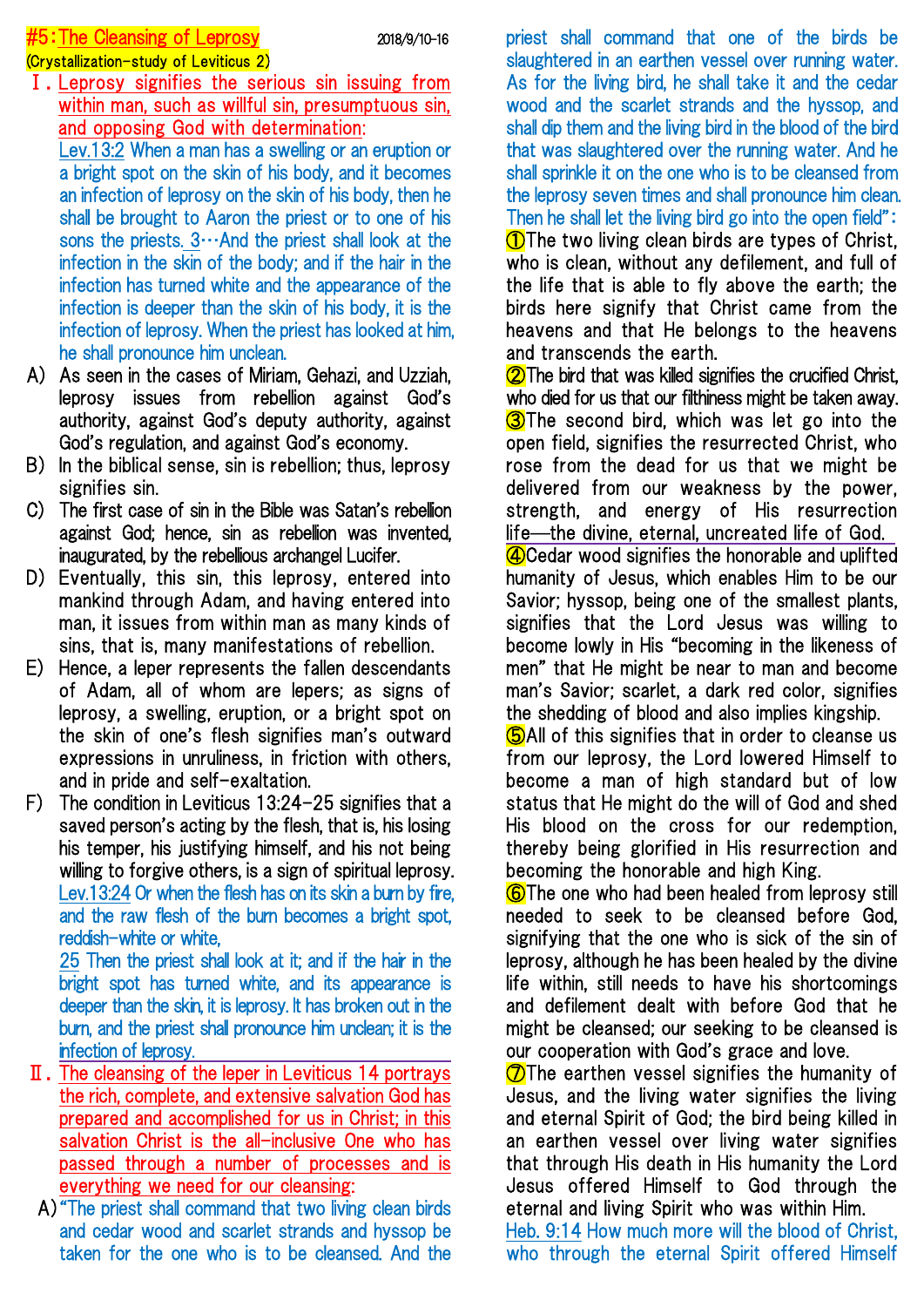### without blemish to God, purify our conscience from dead works to serve the living God?

 $\overline{\text{8}}$  The things recorded in Leviticus 14:6-7 signify that the Lord's perfect redemption not only causes man to be cleansed objectively in his position but also causes man to experience subjectively, in the Holy Spirit, the Lord's suffering in the shedding of His blood in His honorable, uplifted, and yet lowly humanity and to experience His death, resurrection, ascension, and glorification; these things are all implied in the significances of the two birds, the cedar wood, the hyssop, and the scarlet strands.

Lev.14:6 As for the living bird, he shall take it and the cedar wood and the scarlet strands and the hyssop, and shall dip them and the living bird in the blood of the bird that was slaughtered over the running water. 7 And he shall sprinkle it on the one who is to be cleansed from the leprosy seven times and shall pronounce him clean. Then he shall let the living bird go into the open field.

**O**The sprinkling of the blood of the slain bird on the leper who was to be cleansed signifies that the blood shed by Christ was sprinkled on us, the sinners, and this sprinkling connects us to Christ, the Redeemer; the sprinkling of the blood seven times signifies the completeness of the cleansing of the Lord's blood.

## ⅠJohn1:9 If we confess our sins, He is faithful and righteous to forgive us our sins and cleanse us from all unrighteousness.

**Conduct's ascension is signified by the living bird** soaring in the air; letting the living bird go into the open field signifies that the living Christ causes the cleansed sinner to experience not only Christ's death and resurrection but also His ascension.

B) The shaving of the hair of the leper for his cleansing signifies dealing with the difficulties of the self, which is the enemy of the Body; the razor signifies the cross: Lev.14:8 And the one who is to be cleansed shall wash his clothes and shave off all his hair and bathe in water, and he shall be clean. And after that he may come into the camp, but he shall dwell outside his tent seven days. 9 And on the seventh day he shall shave off all his hair; he shall shave his head and his beard and his eyebrows, even all his hair. Then he shall wash his clothes and bathe his flesh in water, and he shall be clean.

**1** The hair of the head signifies the glory of man; everyone has his boasts in certain areas; some boast of their ancestry, some of their education, some of their virtues, some of their zeal in their love for the Lord; almost everyone can find an area in which to boast, to glorify himself, and to make a display before man.

**2**The beard signifies the honor of man; people

esteem themselves honorable with regard to their position, their family background, or even their spirituality; they always have a superior feeling that they are above others.

**3**The evebrows signify the beauty of man: we have naturally good and strong points, which did not issue from the experience of God's salvation but from natural birth.

**4** The hair of the whole body signifies the natural strength of man; we are full of natural strength, natural methods and opinions, thinking that we can do this or that for the Lord and that we are capable of doing all things.

**G**When all the aspects of the self are dealt with through the "razor" of the cross, and when we have nothing and are nothing, we shall be clean. ⑥We should utterly reject the self by doing everything through the cross and by the Spirit to dispense Christ into one another for the sake of the Body of Christ.

- C) The leper's shaving of his entire body, washing his clothes, and bathing his flesh a second time after waiting and watching seven days (Lev. 14:9) signifies that a sinner who is to be cleansed needs to bear the responsibility for dealing with every part of his natural life and daily walk; this shows that if we deal with our sin and our sinful self seriously, in a definite, thorough, and absolute way, we shall be clean.
- $III.$  In Leviticus 14:33-57, the house typifies the church as our real home, and the leprosy in the house signifies the sins and evils in the church; the priest signifies the Lord or His deputy authority, and the examining of the house is not for condemnation but is a grace for healing: Lev.14:36 And the priest shall command that they empty the house before the priest goes in to look at the infection, so that everything which is in the house does not become unclean; and afterward the priest shall go in to look at the house.39 And the priest shall return on the seventh day and inspect it. And if the infection has spread in the walls of the house,40 Then the priest shall command that they take out the stones on which the infection is and throw them away outside the city into an unclean place.
- A) The removing of the infected stones after seven days signifies that after the observation of a complete period of time, if the problem of the church is still spreading, the believer or believers involved in the problem should be removed from the fellowship of the church and be considered unclean, like the outsiders; this is done to stop the spread of the disease and to eliminate the disease.
- B) Putting other stones in the place of the removed stones signifies using other believers to fill in the gap; the replastering of the house with other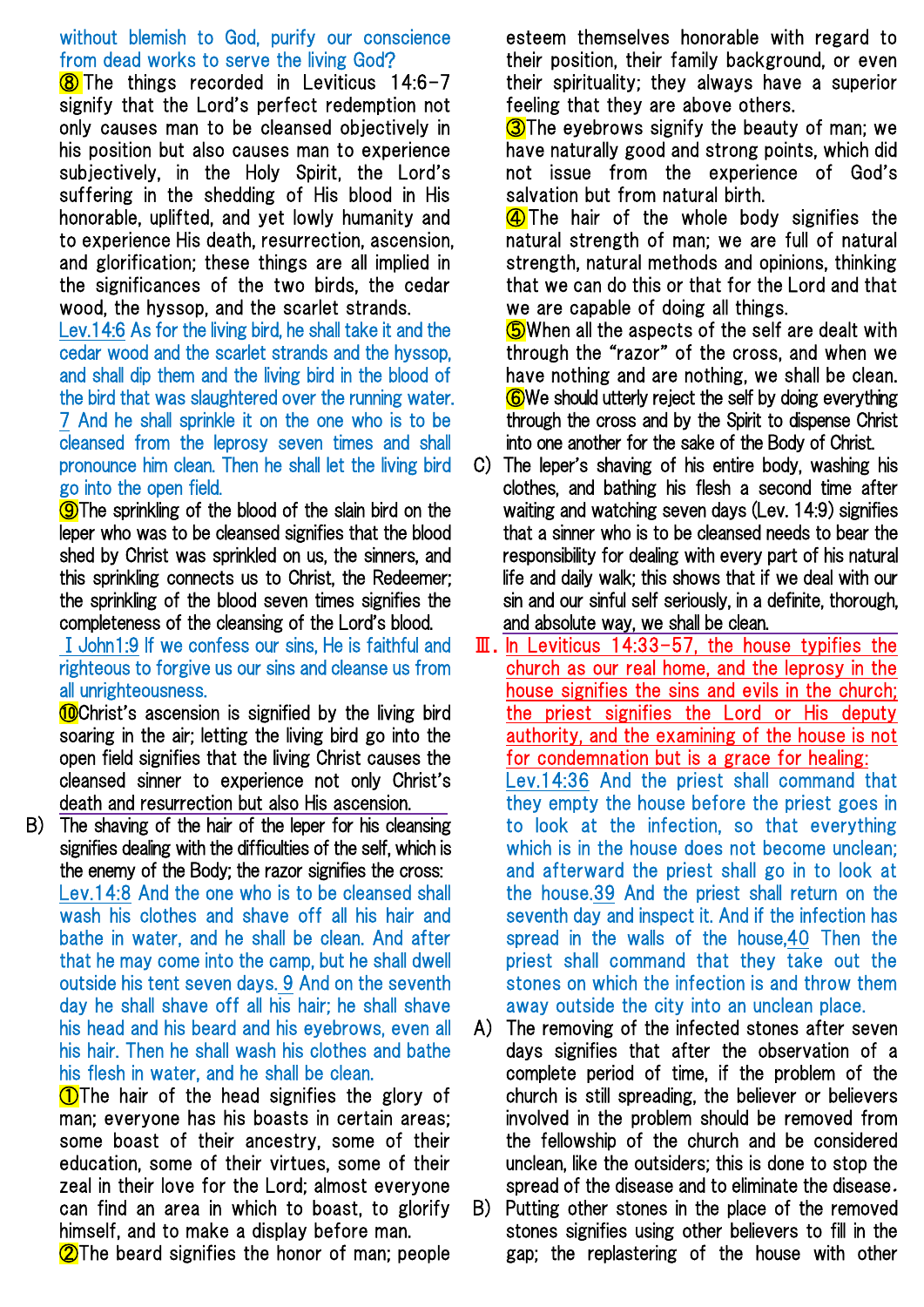plaster signifies the renewing of the church with new experiences of the Lord's gracious works; this is needed for a new start in the church life.

- C) The breaking down of the house after the infection of leprosy returns signifies that if the situation of the church reaches the point where it cannot be cured, healed, that church should be terminated.
- D) If no sin is spreading after the renewing of the church with the new experiences of the Lord's gracious works, the church is clean and has no problem; the whole church needs to be cleansed with the eternally efficacious blood of Christ and His eternal and living Spirit so that the church is fully clean to be the mutual dwelling of God and man.

Experience①:Deal with anger, self-justification, not forgiving others and be saved from the development of Leprosy

Leprosy comprises both an outside factor and an inward effect. The cause is from the outside, but the effect is inward. Leprosy signifies the serious sin issuing from within man, such as willful sin, presumptuous sin, and opposing God with determination.

Leprosy always comes from rebellion. Miriam rebelled against Moses, who was God's deputy authority. Her rebellion had a cause, and the cause was Moses' marrying a Cushite woman. As the result of her rebellion, Miriam became leprous.

In 2 Kings 5:20-27 Gehazi, the servant of Elisha, rebelled against Elisha's practices. Elisha would not receive anything as a reward from Naaman, a Gentile who was healed of leprosy. After Gehazi received gifts from the cleansed leper, Naaman's leprosy was transferred to him.

King Uzziah rebelled against God's regulation concerning the priesthood. According to this regulation, the king could not participate in the priesthood. But Uzziah rebelled against this regulation, and as a result of his rebellion he became leprous in each of these three cases, the leprosy first entered into the rebellious one and then issued from within that one.

According to the Old Testament, leprosy is the outcome of a certain cause, and that cause is rebellion against God's authority, against God's deputy authority, against God's regulation, and against God's economy. We all must admit that we have rebelled against God's authority,...against God's regulation, and against God's entire economy....In God's eyes we all became leprous.

Leprosy is sin....The first case of sin was Satan's rebellion....Before Satan's rebellion there was not such a thing as sin. Sin was invented, not created, by the rebellious archangel Lucifer.

### For Junior & Senior High School Students

Leprosy signifies the serious sin issuing from within man, such as willful sin, presumptuous sin, and opposing God with determination. Because sin dwells within the degraded man, the nature of the leprosy is within man.

Miriam rebelled against Moses due to her rivalry and became leprous. So the development of leprosy comes from both the outward environment and the inward nature of leprosy.

As a junior high / high school student, you need to take heed not to develop leprosy. Losing your temper, justifying yourself and not forgiving others are the sign of the spiritual leprosy.

Eph. 4:26 Be angry, yet do not sin; do not let the sun go down on your indignation, 27 Neither give place to the devil. Anger:Do not remain in your anger. If you do so, you will let the devil take part and more probable to develop leprosy.

Justifying yourself:And do not reject others fellowship and feelings by only justifying yourself. Our humanity is not well balanced and in many cases your feeling is biased. The person who justify himself tends to reject to be adjusted by others. If you remain in justifying yourself, it will be probable to develop leprosy.

Eph. 4:31 Let all bitterness and anger and wrath and clamor and evil speaking be removed from you, with all malice. 32 And be kind to one another, tenderhearted, forgiving one another, even as God in Christ also forgave you.

Not forgiving others : Moreover, train yourself to forgive and receive the person who offended you. God forgave you in Christ. Thank God. You should take Lord's grace to forgive and receive the person who offended you.

Prayer: Lord Jesus, within me dwells the terrible sinful nature of leprosy. I do have these signs of "losing temper", "justifying myself" and "not forgiving others". This shows that my fleshy being is leprous. If I walk according to my flesh, I would develop leprosy and lead the terrible situation. In the practical matters in my school life and family life, save me from rebelling against my teachers and parents. I train my spirit to confess my sins and forgive others. Save me from the terrible situation of developing leprosy.

Experience②: Deal with the inward nature of leprosy, live a Going Up business life for the testimony of the Lord.

In the Bible each of the different kinds of hair has its own significance. The hair of the head signifies the glory of man, the beard represents the honor of man, the eyebrows speak of the beauty of man, and the hair of the whole body denotes the natural strength of man.

Everyone has his boasts in certain areas. Some boast of their ancestry, some of their education, some of their virtues, some of their zeal in their love for the Lord. Almost everyone can find an area in which to boast, to glorify himself, and to make a display before man. This is typified by the hair of the head.

Moreover, people esteem themselves honorable with regard to their position, their family background, or even their spirituality; they always have a superior feeling that they are above others. This is their beard.

At the same time, men also have some natural beauty,